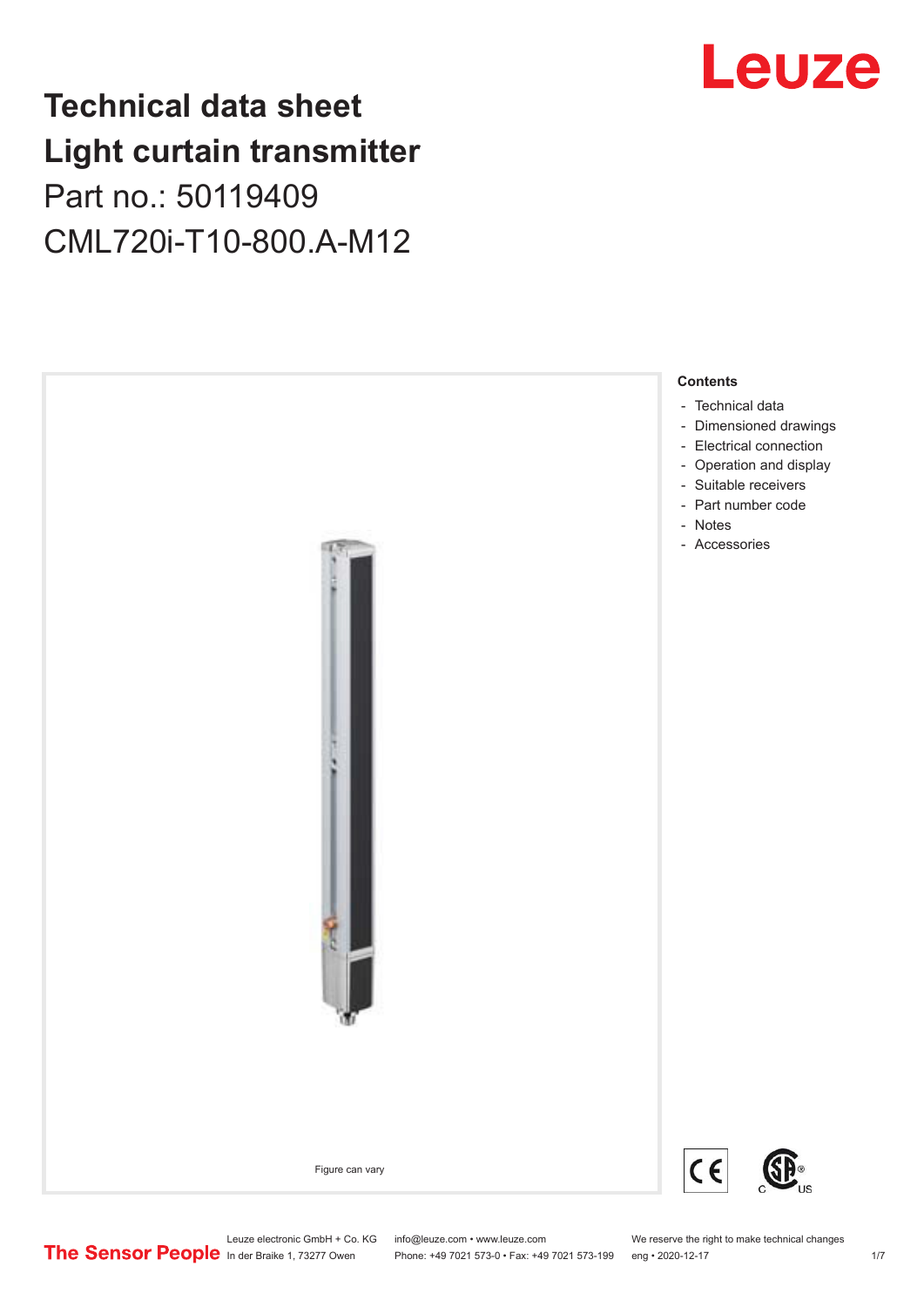# <span id="page-1-0"></span>**Technical data**

# Leuze

#### **Basic data**

| <b>Series</b>                   | 720                                                                                                         |  |  |
|---------------------------------|-------------------------------------------------------------------------------------------------------------|--|--|
| <b>Operating principle</b>      | Throughbeam principle                                                                                       |  |  |
| Device type                     | Transmitter                                                                                                 |  |  |
| <b>Contains</b>                 | 2x BT-NC sliding block                                                                                      |  |  |
| <b>Application</b>              | Object measurement                                                                                          |  |  |
| <b>Special version</b>          |                                                                                                             |  |  |
| <b>Special version</b>          | Crossed-beam scanning                                                                                       |  |  |
|                                 | Diagonal-beam scanning                                                                                      |  |  |
|                                 | Parallel-beam scanning                                                                                      |  |  |
| <b>Optical data</b>             |                                                                                                             |  |  |
| <b>Operating range</b>          | Guaranteed operating range                                                                                  |  |  |
| <b>Operating range</b>          | 0.37m                                                                                                       |  |  |
| <b>Operating range limit</b>    | Typical operating range                                                                                     |  |  |
| <b>Operating range limit</b>    | 0.29m                                                                                                       |  |  |
| <b>Measurement field length</b> | 800 mm                                                                                                      |  |  |
| <b>Number of beams</b>          | 80 Piece(s)                                                                                                 |  |  |
| Beam spacing                    | $10 \text{ mm}$                                                                                             |  |  |
| Light source                    | LED. Infrared                                                                                               |  |  |
| <b>LED light wavelength</b>     | 940 nm                                                                                                      |  |  |
| Measurement data                |                                                                                                             |  |  |
| Minimum object diameter         | 20 mm                                                                                                       |  |  |
| <b>Electrical data</b>          |                                                                                                             |  |  |
| <b>Protective circuit</b>       | Polarity reversal protection                                                                                |  |  |
|                                 | Short circuit protected                                                                                     |  |  |
|                                 | <b>Transient protection</b>                                                                                 |  |  |
|                                 |                                                                                                             |  |  |
| Performance data                |                                                                                                             |  |  |
| Supply voltage $U_{B}$          | 18  30 V. DC                                                                                                |  |  |
| <b>Residual ripple</b>          | 0  15 %, From U <sub>p</sub>                                                                                |  |  |
| <b>Open-circuit current</b>     | 0  215 mA, The specified values refer<br>to the entire package consisting of trans-<br>mitter and receiver. |  |  |
|                                 |                                                                                                             |  |  |

#### **Mechanical data**

| Design                       | Cubic                        |
|------------------------------|------------------------------|
| Dimension (W x H x L)        | 29 mm x 35.4 mm x 875 mm     |
| <b>Housing material</b>      | Metal                        |
| <b>Metal housing</b>         | Aluminum                     |
| Lens cover material          | Plastic                      |
| Net weight                   | 950q                         |
| <b>Housing color</b>         | Silver                       |
| <b>Type of fastening</b>     | Groove mounting              |
|                              | Via optional mounting device |
|                              |                              |
| <b>Operation and display</b> |                              |
| Type of display              | LED                          |
| <b>Number of LEDs</b>        | 1 Piece(s)                   |

#### **Environmental data**

| Ambient temperature, operation | -30  60 °C |
|--------------------------------|------------|
| Ambient temperature, storage   | -40  70 °C |

#### **Certifications**

| Degree of protection     | IP 65         |
|--------------------------|---------------|
| <b>Protection class</b>  | Ш             |
| <b>Certifications</b>    | c CSA US      |
| <b>Standards applied</b> | IEC 60947-5-2 |

#### **Classification**

| <b>Customs tariff number</b> | 90314990 |
|------------------------------|----------|
| eCl@ss 5.1.4                 | 27270910 |
| eCl@ss 8.0                   | 27270910 |
| eCl@ss 9.0                   | 27270910 |
| eCl@ss 10.0                  | 27270910 |
| eCl@ss 11.0                  | 27270910 |
| <b>ETIM 5.0</b>              | EC002549 |
| <b>ETIM 6.0</b>              | EC002549 |
| <b>ETIM 7.0</b>              | EC002549 |

#### **Timing**

| <b>Readiness delay</b> | 450 ms   |
|------------------------|----------|
| Cycle time             | $2.8$ ms |

#### **Connection**

| <b>Number of connections</b> | 1 Piece(s)             |  |
|------------------------------|------------------------|--|
| <b>Plug outlet</b>           | Axial                  |  |
|                              |                        |  |
| <b>Connection 1</b>          |                        |  |
| <b>Function</b>              | Connection to receiver |  |
|                              | Sync-input             |  |
|                              | Voltage supply         |  |
| <b>Type of connection</b>    | Connector              |  |
| <b>Thread size</b>           | M <sub>12</sub>        |  |
| <b>Type</b>                  | Male                   |  |
| <b>Material</b>              | Metal                  |  |
| No. of pins                  | $5 - pin$              |  |
| Encoding                     | A-coded                |  |
|                              |                        |  |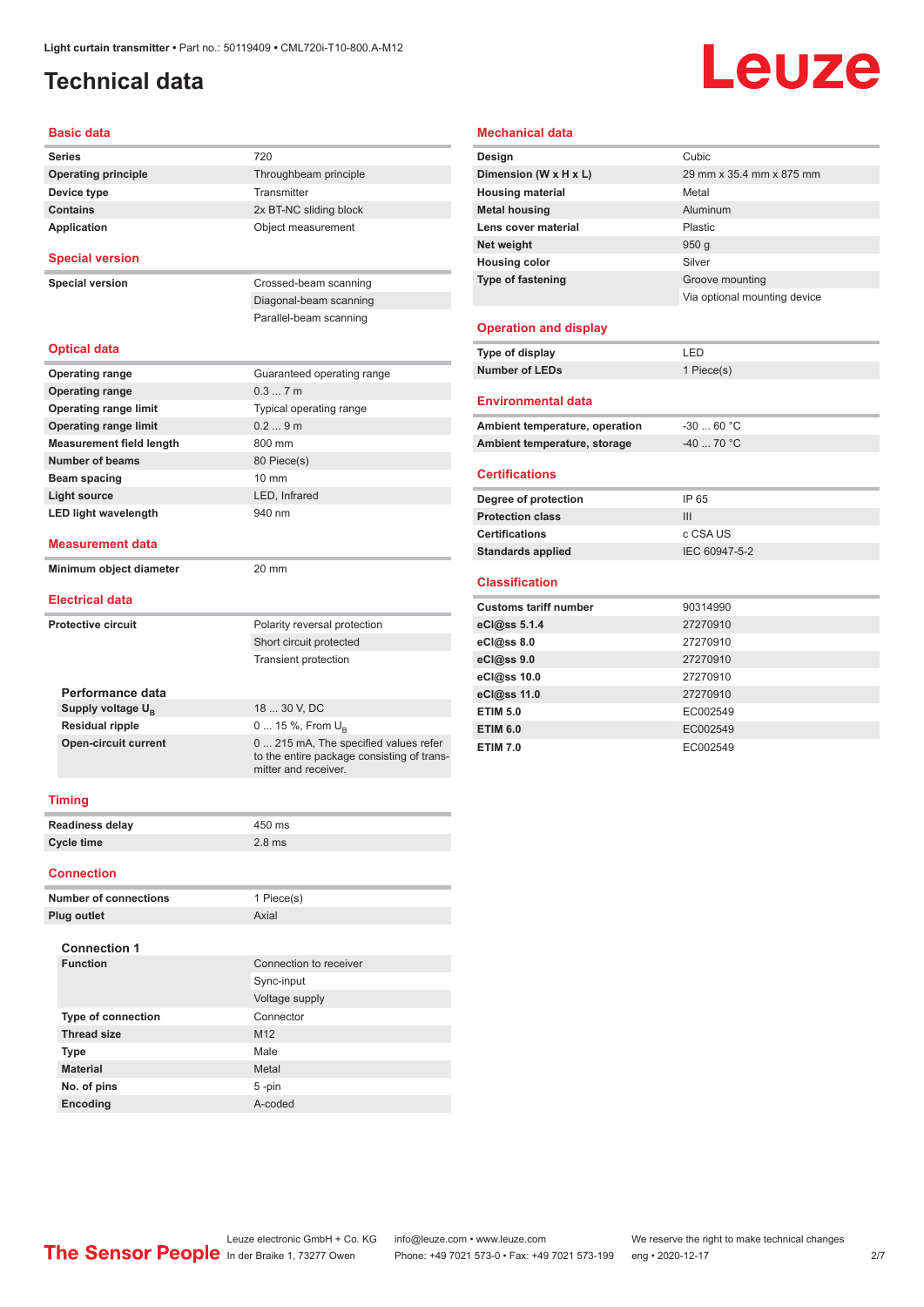### <span id="page-2-0"></span>**Dimensioned drawings**

All dimensions in millimeters



A Beam spacing 10 mm B Measurement field length 800 mm

F M6 thread G Fastening groove

- T Transmitter
- R Receiver
- Y 5 mm



# **Leuze**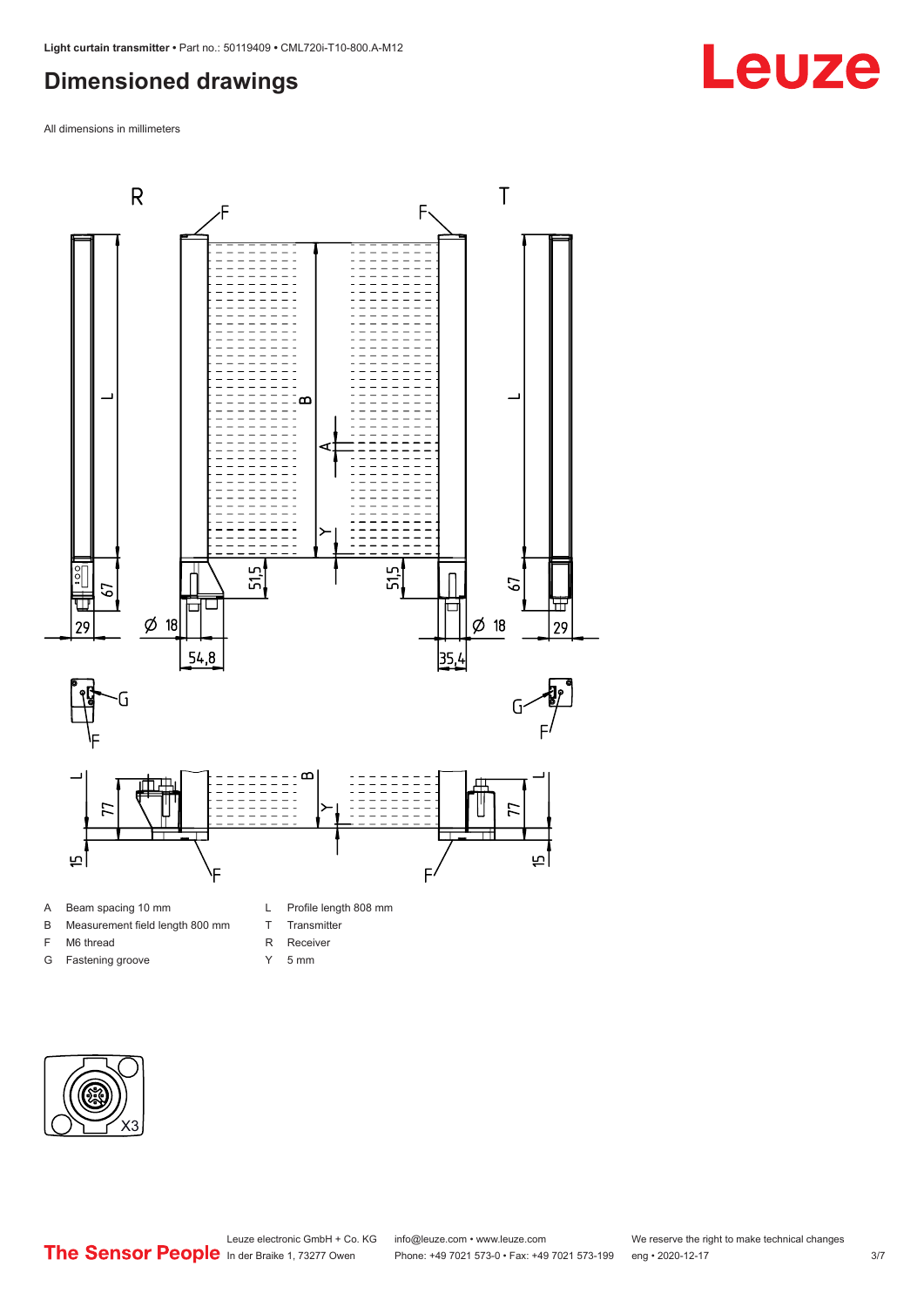### <span id="page-3-0"></span>**Electrical connection**

# Leuze

2

4

1

5

#### **Connection 1**

| <b>Function</b>           | Connection to receiver |
|---------------------------|------------------------|
|                           | Sync-input             |
|                           | Voltage supply         |
| <b>Type of connection</b> | Connector              |
| <b>Thread size</b>        | M12                    |
| <b>Type</b>               | Male                   |
| <b>Material</b>           | Metal                  |
| No. of pins               | $5 - pin$              |
| Encoding                  | A-coded                |

#### **Pin Pin assignment**

|                | <b>FE/SHIELD</b> |  |
|----------------|------------------|--|
| $\overline{2}$ | $V +$            |  |
| 3              | <b>GND</b>       |  |
| $\overline{4}$ | RS 485 Tx+       |  |
| 5              | RS 485 Tx-       |  |

## **Operation and display**

| <b>LED</b> | Display                                      | <b>Meaning</b>                                           |
|------------|----------------------------------------------|----------------------------------------------------------|
|            | Green, continuous light                      | Continuous mode                                          |
|            | Off                                          | No communication with the receiver / waiting for trigger |
|            | green, flashing in sync with the measurement | Measurement frequency display                            |

#### **Suitable receivers**

| Part no. | <b>Designation</b>                  | <b>Article</b>         | <b>Description</b>                                                                                                     |
|----------|-------------------------------------|------------------------|------------------------------------------------------------------------------------------------------------------------|
| 50119647 | CML720i-R10-800.A/<br><b>CN-M12</b> | Light curtain receiver | Operating range: 0.3  7 m<br>Interface: CANopen<br>Connection: Connector, M12, Axial, 8 -pin                           |
| 50119837 | CML720i-R10-800.A/<br><b>CV-M12</b> | Light curtain receiver | Operating range: 0.3  7 m<br>Analog outputs: 2 Piece(s), Voltage, Current<br>Connection: Connector, M12, Axial, 8 -pin |
| 50123482 | CML720i-R10-800.A/<br>D3-M12        | Light curtain receiver | Operating range: 0.3  7 m<br>Interface: RS 485 Modbus<br>Connection: Connector, M12, Axial, 8 -pin                     |
| 50119756 | CML720i-R10-800.A/<br>$L-M12$       | Light curtain receiver | Operating range: 0.3  7 m<br>Interface: IO-Link<br>Connection: Connector, M12, Axial, 8 -pin                           |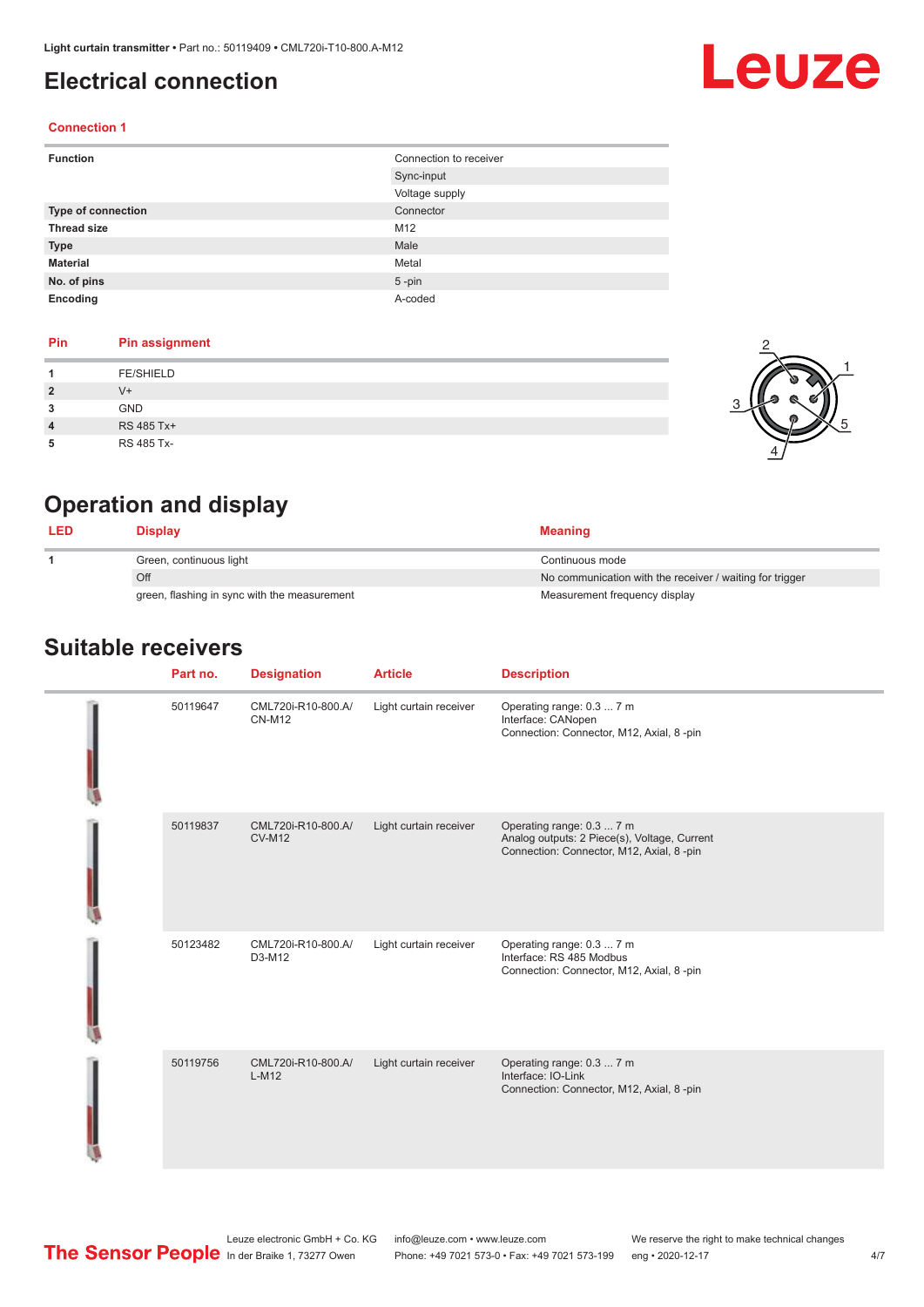# Leuze

### <span id="page-4-0"></span>**Suitable receivers**

| Part no. | <b>Designation</b>                  | <b>Article</b>         | <b>Description</b>                                                                              |
|----------|-------------------------------------|------------------------|-------------------------------------------------------------------------------------------------|
| 50122989 | CML720i-R10-800.A/<br><b>PB-M12</b> | Light curtain receiver | Operating range: 0.3  7 m<br>Interface: PROFIBUS DP<br>Connection: Connector, M12, Axial, 8-pin |
| 50131946 | CML720i-R10-800.A/<br><b>PN-M12</b> | Light curtain receiver | Operating range: 0.3  7 m<br>Interface: PROFINET<br>Connection: Connector, M12, Axial, 8 -pin   |

### **Part number code**

Part designation: **CML7XXi-YZZ-AAAA.BCCCDDD-EEEFFF**

| <b>CML</b>  | <b>Operating principle</b><br>Measuring light curtain                                                                                     |
|-------------|-------------------------------------------------------------------------------------------------------------------------------------------|
| 7XXi        | <b>Series</b><br>720i: 720i series<br>730i: 730i series                                                                                   |
| Υ           | Device type<br>T: transmitter<br>R: receiver                                                                                              |
| <b>ZZ</b>   | <b>Beam spacing</b><br>$05:5$ mm<br>10:10 mm<br>20:20 mm<br>40:40 mm                                                                      |
| <b>AAAA</b> | Measurement field length [mm], dependent on beam spacing                                                                                  |
| B           | Equipment<br>A: connector outlet, axial<br>R: rear connector outlet                                                                       |
| CCC         | Interface<br>L: IO-Link<br>/CN: CANopen<br>/PB: PROFIBUS<br>/PN: PROFINET<br>/CV: Analog current and voltage output<br>/D3: RS 485 Modbus |
| <b>DDD</b>  | <b>Special equipment</b><br>-PS: Power Setting                                                                                            |
| EEE         | <b>Electrical connection</b><br>M12: M12 connector                                                                                        |
| <b>FFF</b>  | -EX: Explosion protection                                                                                                                 |
| <b>Note</b> |                                                                                                                                           |
|             |                                                                                                                                           |
|             | $\&$ A list with all available device types can be found on the Leuze website at www.leuze.com.                                           |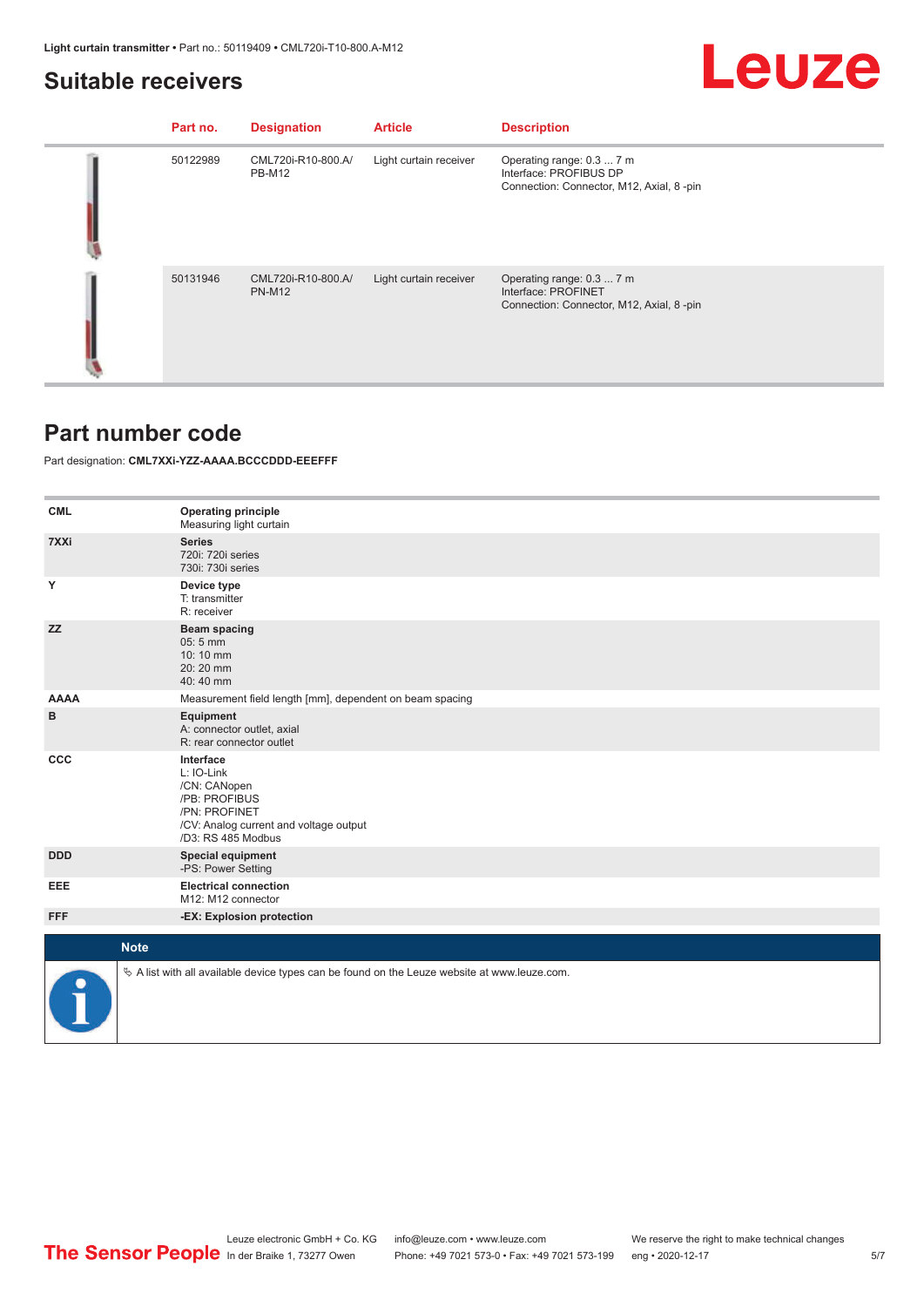### <span id="page-5-0"></span>**Notes**

#### **Observe intended use!**

 $\%$  This product is not a safety sensor and is not intended as personnel protection.

 $\%$  The product may only be put into operation by competent persons.

 $\%$  Only use the product in accordance with its intended use.

|  | <b>For UL applications:</b>                                                                                                                                                       |
|--|-----------------------------------------------------------------------------------------------------------------------------------------------------------------------------------|
|  | Vertical providence is only permitted in Class 2 circuits in accordance with the NEC (National Electric Code).                                                                    |
|  | V These proximity switches shall be used with UL Listed Cable assemblies rated 30V, 0.5A min, in the field installation, or equivalent (categories: CYJV/<br>CYJV7 or PVVA/PVVA7) |

#### **Accessories**

### Connection technology - Interconnection cables

|   |                             | Part no. | <b>Designation</b>                     | <b>Article</b>        | <b>Description</b>                                                                                                                                                                                                                                    |
|---|-----------------------------|----------|----------------------------------------|-----------------------|-------------------------------------------------------------------------------------------------------------------------------------------------------------------------------------------------------------------------------------------------------|
| ▩ | $\left( \cdot \right)$<br>œ | 50129781 | <b>KDS DN-M12-5A-</b><br>M12-5A-P3-050 | Interconnection cable | Suitable for interface: IO-Link, DeviceNet, CANopen<br>Connection 1: Connector, M12, Axial, Female, A-coded, 5-pin<br>Connection 2: Connector, M12, Axial, Male, A-coded, 5-pin<br>Shielded: Yes<br>Cable length: 5,000 mm<br>Sheathing material: PUR |

# Mounting technology - Mounting brackets

|               | Part no. | <b>Designation</b> | <b>Article</b>      | <b>Description</b>                                                                                                                                                                                                        |
|---------------|----------|--------------------|---------------------|---------------------------------------------------------------------------------------------------------------------------------------------------------------------------------------------------------------------------|
| <b>Altres</b> | 50142900 | BT 700M.5-2SET     | Mounting device set | Design of mounting device: Bracket mounting<br>Fastening, at system: Through-hole mounting, T slotted hole<br>Mounting bracket, at device: Screw type, Sliding block<br>Type of mounting device: Rigid<br>Material: Steel |

# Mounting technology - Swivel mounts

| Part no. | <b>Designation</b> | <b>Article</b>       | <b>Description</b>                                                                                                                                          |
|----------|--------------------|----------------------|-------------------------------------------------------------------------------------------------------------------------------------------------------------|
| 429046   | <b>BT-2R1</b>      | Mounting bracket set | Fastening, at system: Through-hole mounting<br>Mounting bracket, at device: Clampable<br>Type of mounting device: Turning, 360°<br>Material: Metal, Plastic |

Leuze